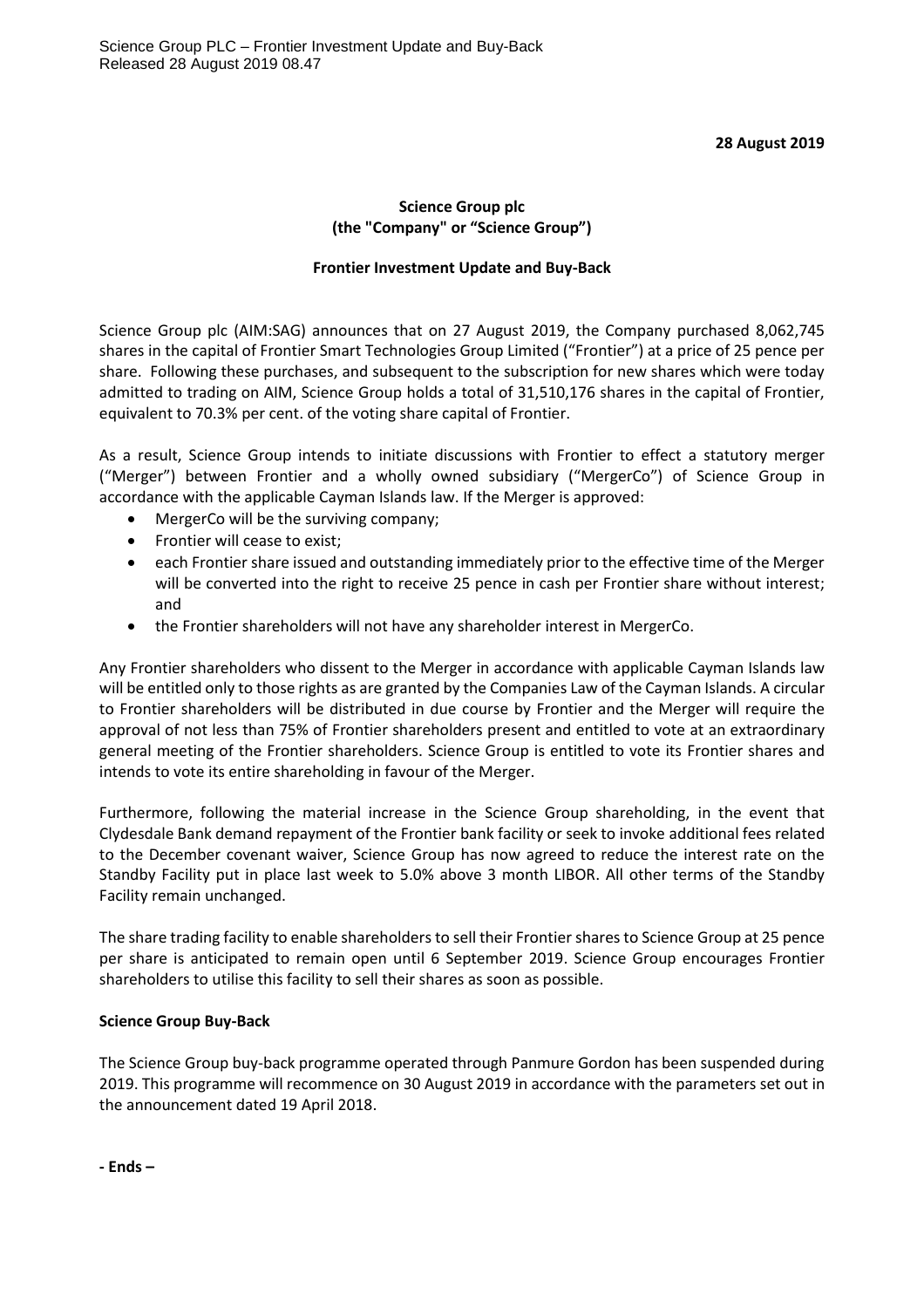Science Group PLC – Frontier Investment Update and Buy-Back Released 28 August 2019 08.47

**For further information:**

**Science Group** Martyn Ratcliffe

Rebecca Archer Tel: +44 (0) 1223 875 200

## **Panmure Gordon (Financial Adviser, Nominated Adviser and Broker to Science Group)**

Dominic Morley / Alina Vaskina (Corporate Finance) Erik Anderson (Corporate Broking) Tel: +44 (0) 20 7886 2500

The information contained within this announcement is considered by the Company to constitute inside information as stipulated under the Market Abuse Regulation (EU) No. 596/2014 ("MAR"). Upon the publication of this announcement via a Regulatory Information Service, this inside information will be considered to be in the public domain.

### **IMPORTANT NOTICES**

Panmure Gordon (UK) Limited is acting exclusively for Science Group and for no one else in relation to the matters described in this announcement and is not advising any other person and accordingly will not be responsible to anyone other than Science Group for providing the protections afforded to the customers of Panmure Gordon (UK) Limited or for providing advice in relation to the matters described in this announcement.

The statements contained in this announcement are not to be construed as legal, business, financial or tax advice. If you are in any doubt about the Merger or the contents of this announcement, you should consult your own legal, financial and/or tax adviser for legal, business, financial and/or tax advice.

### **Further information**

This announcement is not intended to, and does not, constitute or form part of any offer, invitation or the solicitation of an offer to purchase, otherwise acquire, subscribe for, sell or otherwise dispose of any securities, or the solicitation of any vote or approval in any jurisdiction.

Please be aware that addresses, electronic addresses and certain other information provided by Frontier shareholders (**Frontier Shareholders**), persons with information rights and other relevant persons in connection with the receipt of communications from Frontier may be provided to Science Group during the period until implementation of the Merger.

### **Overseas Shareholders**

The release, publication or distribution of this announcement and/or any accompanying documents (in whole or in part) in jurisdictions other than the United Kingdom or the United States may be restricted by law (**Restricted Jurisdiction**) and therefore any persons who are subject to the laws of any jurisdiction other than the United Kingdom or the United States should inform themselves about, and observe, any applicable restrictions and legal and regulatory requirements.

Frontier Shareholders who are in any doubt regarding such matters should consult an appropriate independent adviser in the relevant jurisdiction without delay. Any failure to comply with such restrictions and/or requirements may constitute a violation of the securities laws of any such jurisdiction.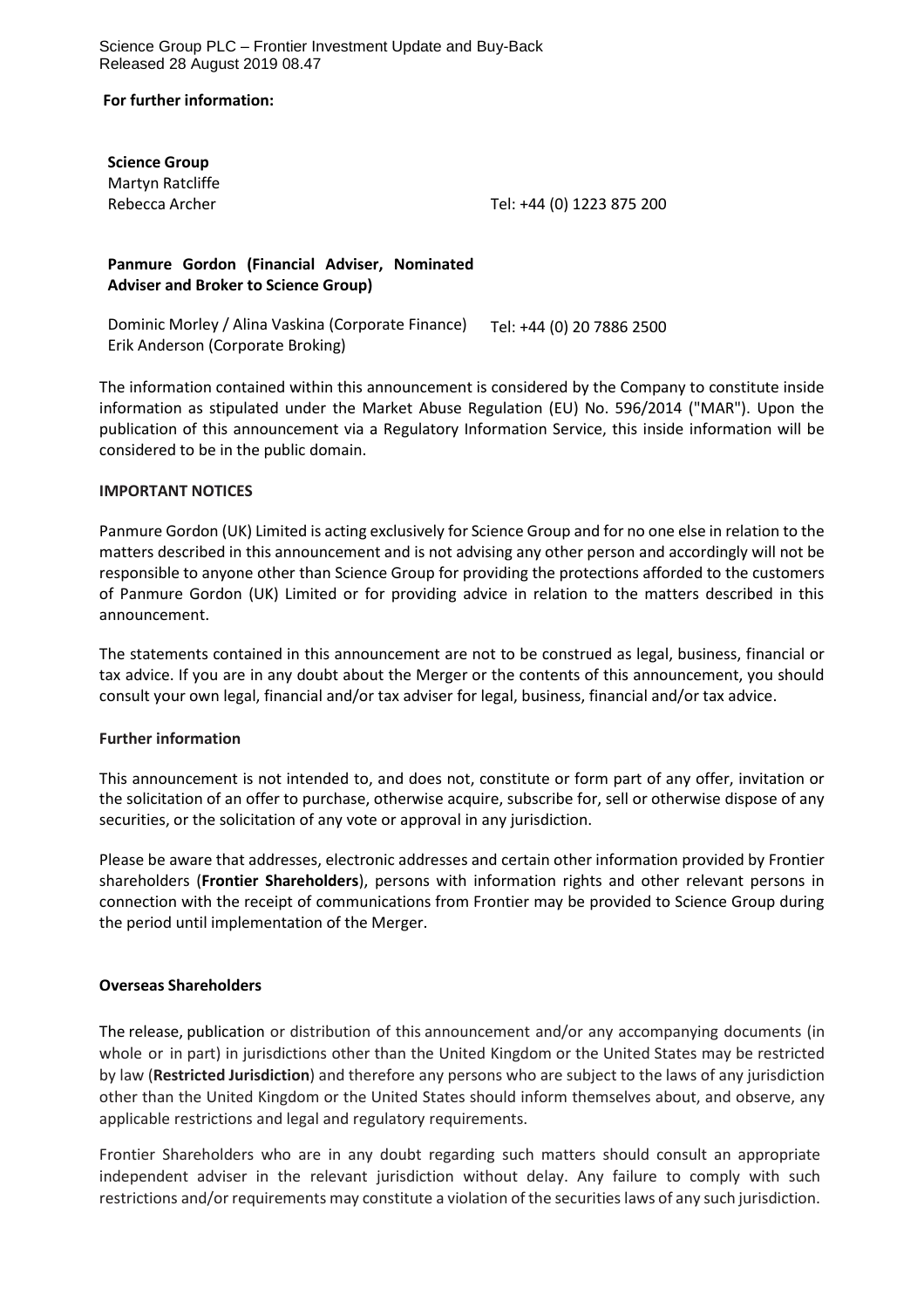This announcement has been prepared for the purpose of complying with English law and the AIM Rules and the information disclosed may not be the same as that which would have been disclosed if this announcement had been prepared in accordance with the laws of jurisdictions outside the United Kingdom.

The Merger will be subject to the applicable requirements of Cayman Islands law, the AIM Rules and the FCA. Frontier is not subject to the City Code or any requirements of the Panel.

Copies of this announcement and all documents relating to the Merger will not be, and must not be, directly or indirectly, mailed or otherwise forwarded, distributed orsent in or into or from any Restricted Jurisdiction and persons receiving such documents (including any custodians, nominees and trustees) must not mail or otherwise forward, distribute or send them in or into or from any Restricted Jurisdiction. Any person (including any custodian, nominee or trustee) who has a contractual or legal obligation, or may otherwise intend, to forward this announcement and/or any other related document to a jurisdiction outside the United Kingdom or the United States should inform themselves of, and observe, any applicable legal or regulatory requirements of their jurisdiction and must not mail, send or otherwise forward or distribute them in, into or from any Restricted Jurisdiction.

## **Notes to U.S. holders of Frontier shares (Frontier Shares)**

The receipt of cash pursuant to the Merger by a US holder of Frontier shares may be a taxable transaction for US federal income tax purposes and under applicable US state and local, as well as foreign and other, tax laws. Each Frontier Shareholder is urged to consult his or her independent professional adviser immediately regarding the tax consequences of the Merger. Furthermore, the payment and settlement procedure with respect to the Merger will differ from the United States payment and settlement procedures, particularly with regard to the date of payment of consideration.

It may be difficult for US holders of Frontier shares to enforce their rights and any claim arising out of US federal securities laws, since Science Group is incorporated under the laws of England and Frontier is incorporated under the laws of the Cayman Islands and some or all of their officers and directors are residents of non-US jurisdictions. In addition, most of the assets of Science Group and Frontier are located outside the United States. US holders of Frontier Shares may not be able to sue a non-US company or its officers or directors in a non-US court for violations of US securities laws. Further, it may be difficult to compel a non-US company and its affiliates to subject themselves to a US court's judgment.

This announcement does not constitute an offer of securities for sale in the United States or an offer to acquire securities in the United States. No offer to acquire securities or to exchange securities for other securities has been made, or will be made, directly or indirectly, in or into, or by the use of the mails of, or by any means or instrumentality of interstate or foreign commerce or any facilities of a national securities exchange of, the United States or any other country in which such offer may not be made other than: (i) in accordance with the tender offer requirements under the US Exchange Act, or the securities laws of such other country, as the case may be; or (ii) pursuant to an available exemption from such requirements.

Neither the US Securities and Exchange Commission nor any US state securities commission has approved or disapproved the Merger, passed comment upon the fairness or merits of the Merger or passed comment upon the adequacy or completeness of this announcement. Any representation to the contrary is a criminal offence in the United States.

## **Cautionary note regarding forward-looking statements**

This announcement contains statements about Science Group and Frontier which are, or may be deemed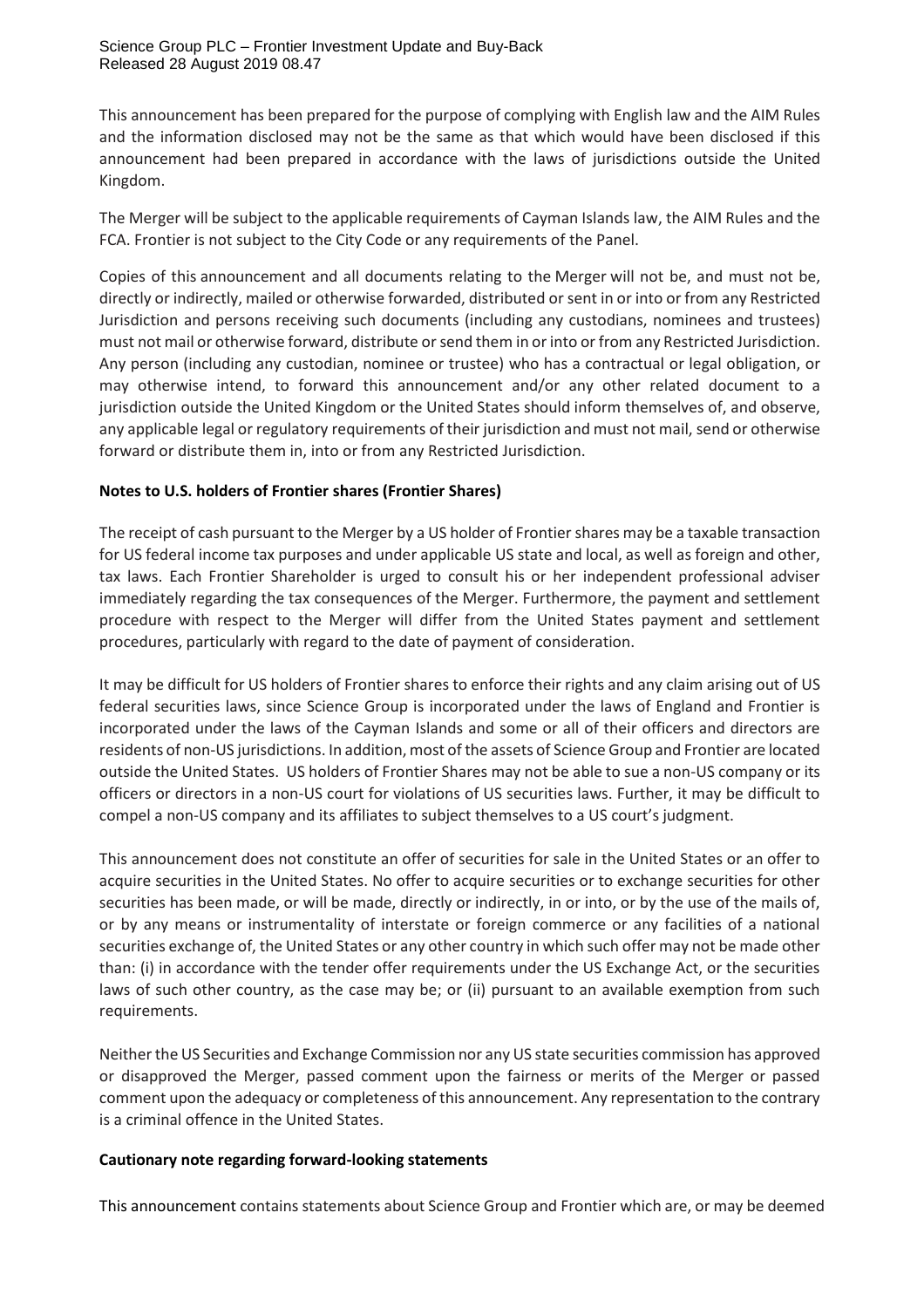#### Science Group PLC – Frontier Investment Update and Buy-Back Released 28 August 2019 08.47

to be, "forward-looking statements" and which are prospective in nature. All statements other than statements of historical fact included in this announcement may be forward-looking statements. They are based on current expectations and projections about future events, and are therefore subject to risks and uncertainties which could cause actual results to differ materially from the future results expressed or implied by the forward-looking statements. Often, but not always, forward-looking statements can be identified by the use of forward-looking words such as "plans", "expects", "is expected", "is subject to", "budget", "scheduled", "estimates", "forecasts", "predicts", "intends", "anticipates", "believes", "targets", "aims", "projects" or words or terms of similar substance or the negative of such words or terms, as well as variations of such words and phrases or statements that certain actions, events or results "may", "could", "should", "would", "might" or "will" be taken, occur or be achieved. Such statements are qualified in their entirety by the inherent risks and uncertainties surrounding future expectations.

These forward-looking statements are not guarantees of future financial performance and have not been reviewed by the auditors of Science Group. Such forward-looking statements involve known and unknown risks and uncertainties that could significantly affect expected results and are based on certain key assumptions. Many factors could cause actual results to differ materially from those projected or implied in any forward looking statements. Due to such uncertainties and risks, readers are cautioned not to place undue reliance on such forward-looking statements, which speak only as of the date of this announcement. All subsequent oral or written forward-looking statements attributable to Science Group or any of its respective members, directors, officers or employees or any persons acting on its behalf are expressly qualified in their entirety by the cautionary statement above. Science Group disclaims any obligation to update any forward-looking or other statements contained herein, except as required by applicable law.

No member of Science Group, nor any of its respective associates, directors, officers, employees or advisers, provides any representation, assurance or guarantee that the occurrence of the events expressed or implied in any forward-looking statements in this announcement will actually occur.

Other than in accordance with its legal or regulatory obligations, Science Group is not under any obligation and Science Group expressly disclaims any intention or obligation to update or revise any forward-looking statements, whether as a result of new information, future events or otherwise.

### **No profit forecasts or estimates**

No statement in, or referred to in, this announcement or incorporated by reference into this announcement is intended as or shall be deemed to be a profit forecast or estimate for any period. No statement in, or referred to in, this announcement or incorporated by reference into this announcement should be interpreted to mean that cash flow from operations, free cash flow, earnings or earnings per share for Frontier or Science Group (as applicable) for the current or future financial years would necessarily match or exceed the historic published cash flow from operations, free cash flow, earnings or earnings per share for Frontier or Science Group (as applicable).

## **No Representations**

No adviser, dealer, salesperson or other person is authorised by Science Group to give any information or to make any representations with respect to the Merger other than such information or representations contained in this announcement and, if given or made, such information or representations must not be relied upon as having been authorised by Science Group.

### **Time**

All times shown in this announcement are London times, unless otherwise stated.